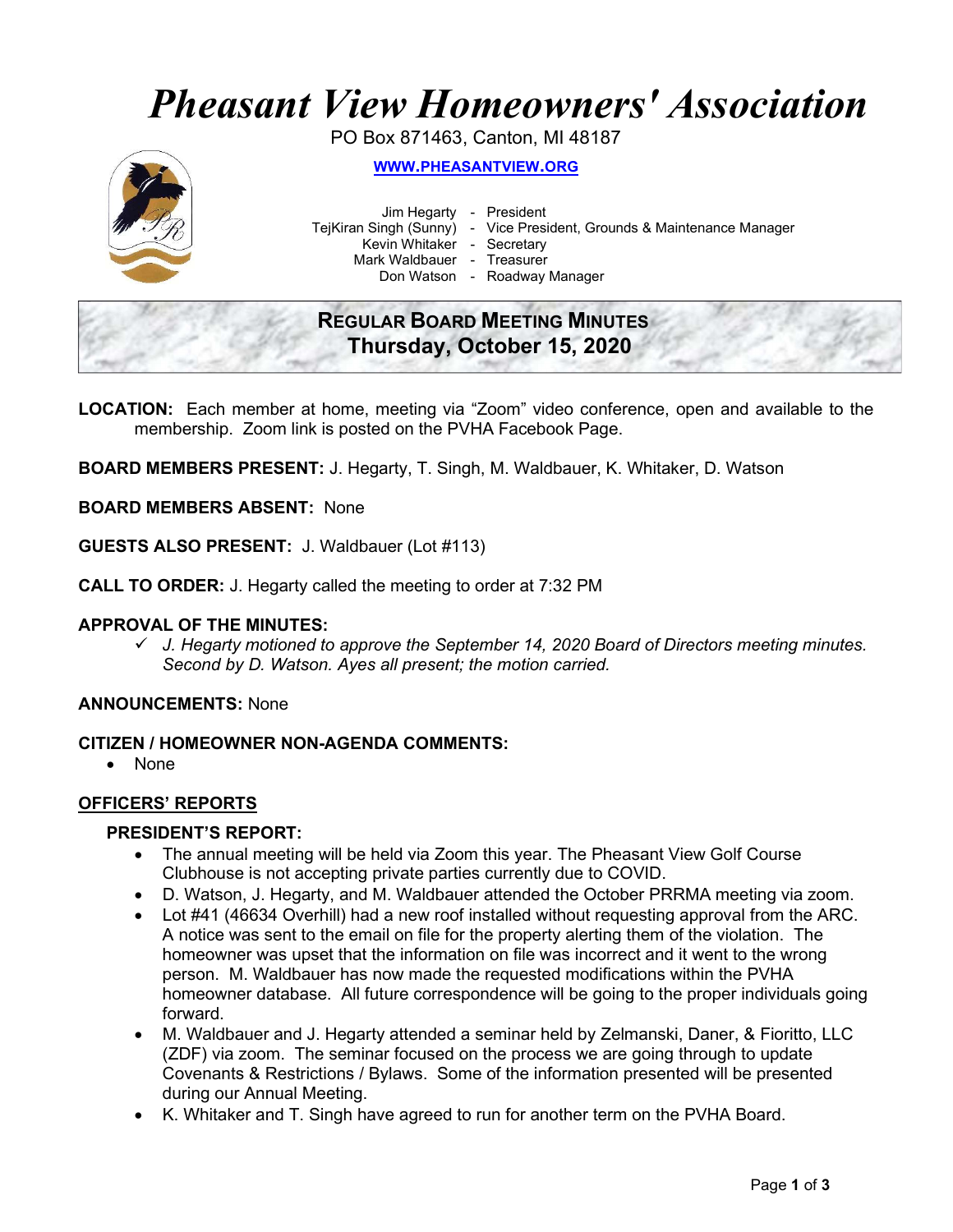$\checkmark$  M. Waldbauer motioned to approve Presidents Report. Second by T. Singh. Ayes all present; the motion carried.

# VICE PRESIDENT'S REPORT:

- Lot #1 has agreed to replace the curb tree that has been removed. The new homeowners  $\omega$ Lot #148 has now received two written requests and has not taken action. Because having a sufficient number of curb trees is also a Canton ordinance, T. Singh will also be in touch with his Canton Township contact alerting them to the violation.
	- $\checkmark$  J. Hegarty motioned to approve Vice Presidents Report. Second by M. Waldbauer. Ayes all present; the motion carried.

## SECRETARY'S REPORT:

- M. Waldbauer will update the Annual Report packet including the latest financials.
- The Presidents letter was posted on Facebook and will also be issued via mail chip to the homeowners.
- J. Waldbauer will download the annual presentation to One Drive and provide a link to the homeowners to view the information if they are not able to attend the meeting.
- The annual meeting will be utilizing a PowerPoint presentation. J. Waldbauer will host the meeting and run the presentation.
	- $\checkmark$  J. Hegarty motioned to approve Secretary's Report. Second by M. Waldbauer. Ayes all present; the motion carried.

## TREASURER'S REPORT:

- PVHA's 2020 expenses are currently at 90% of the annual budget. The largest single overage to budget is water at \$2,581.26 above budget. M. Waldbauer and D. Watson have monitored the rain amounts and have adjusted the sprinkler schedules to limit the expense. The water meters have been removed by Canton Township for the 2020 season.
- Oakley questioned receiving a payment for services performed. M. Waldbauer provided support to Oakley for the payment in the form of a cashed check. The issue is now resolved.
	- $\checkmark$  J. Hegarty motioned to approve the Treasurer's Report. Second by D. Watson. Ayes all board members present; the motion carried.

## DIRECTOR and COMMITTEE REPORTS

## ROADWAY MANAGER'S REPORT:

- The PRRMA late payment fee charged PVHA for the 3<sup>rd</sup> Quarter was waived by the PRRMA Board.
- $\bullet$  The next PRRMA meeting has been scheduled for October 26<sup>th</sup>
- There still is no plan to work on sidewalks this year. A designated portion of next year's budget will be for sidewalks. Spaulding DeDecker will perform a sidewalk evaluation next year.
- Significant roadwork will be performed in PV in the spring/summer of 2021.
- Forecasted cash flow for PRRMA is dropping below the agreed upon reserve level. PRRMA has the ability to increase annual fee by as much as 10%. D. Watson will continue to keep the Board informed of PRRMA's intentions. This could be a significant increase to the 2021 PVHA budget.
- Oakley is scheduling the winterization of our HOA irrigation system in late October.
- Seasonal Property Management has agreed to hold their fee for the 2020/2021 (\$5,750). They will provide unlimited pushes / saltings for the fee quoted.
	- $\checkmark$  D. Watson motioned to select Seasonal Property Management, LLC as the PV snow removal company for the 2020/2021 season. Second by M. Waldbauer. Ayes all board members present; the motion carried.

# ARCHITECTURAL REVIEW COMMITTEE (ARC):

1269 Crowndale Lane (Lot #128) requested to replace deck boards with Trex